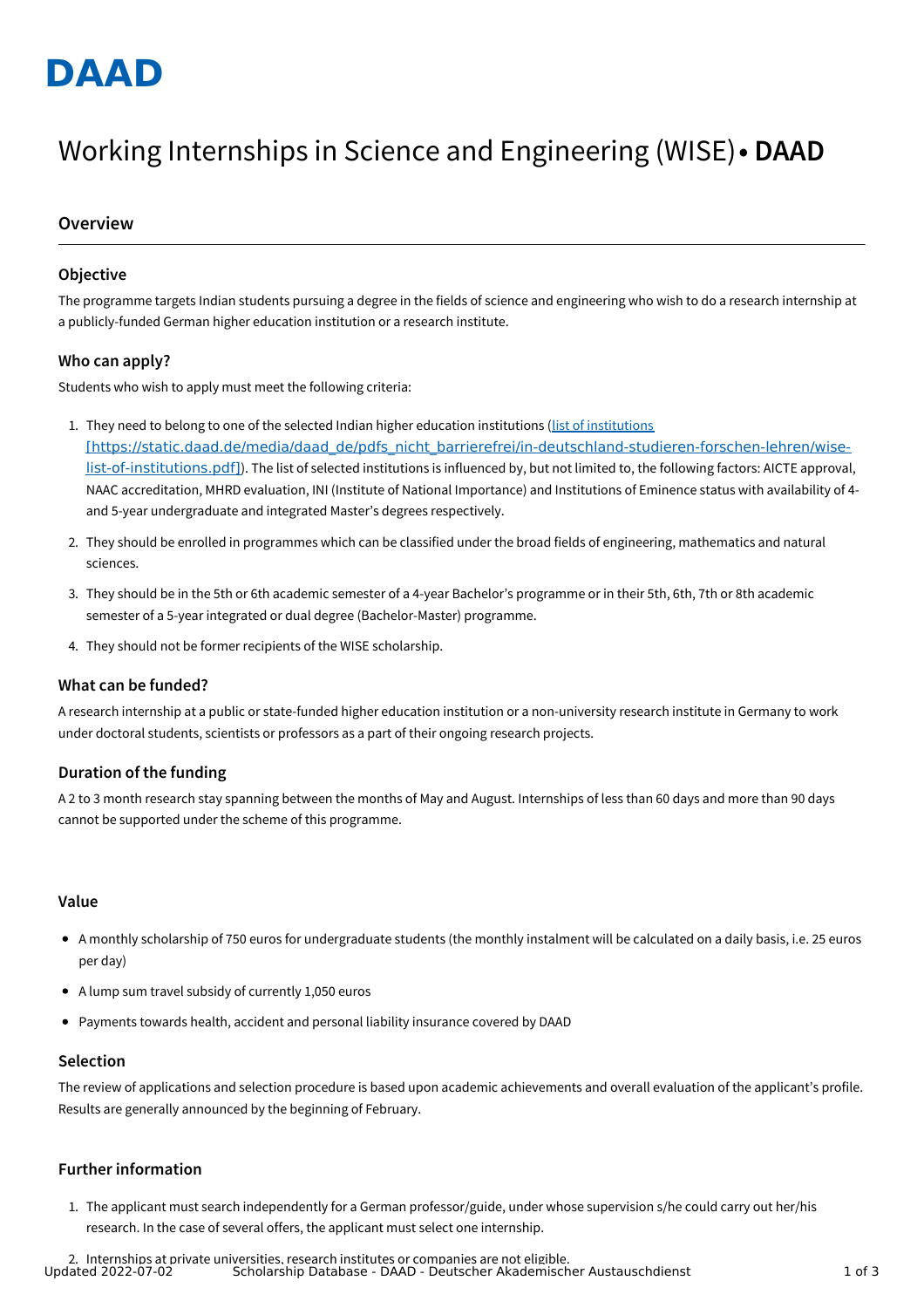3. Applicants must be of Indian nationality.

2. Internships at private universities, research institutes or companies are not eligible.

- 4. The applicant should be in possession of a valid passport by 1st December. The name on the application form must be identical with the one in the passport.
- 5. Selected candidates are not allowed to draw funding from other German scholarship-awarding organisations or from other German public authorities simultaneously with a DAAD scholarship.

# **Application requirements**

#### **What requirements must be met?**

- 1. The applicant must have an aggregate percentage of 85% and above or CGPA 8.5/10 and above of all completed semesters at the time of application. All transcripts of completed semesters must be submitted.
- 2. The applicant must be a registered student of her/his institution. It is necessary to obtain a "No Objection Certificate" for the entire duration of the internship from the home institute. This form is available under the category "Application Procedure" of the programme announcement.
- 3. The "Approval Form" (see under "Application Procedure") is mandatory and must be completely filled out by the German host. The document must clearly mention the exact start and end dates of the internship.
- 4. The applicant must submit a CV and a short research proposal along with the documents mentioned above.

#### **Language skills**

German language skills are not mandatory.

Very good proficiency of the English language is expected.

#### **Information**

Please note that a proof of accommodation is necessary for later visa issuance. Therefore we recommend that you inquire about accommodation early in advance.

# **Application Procedure**

#### **Application documents**

#### **1. Documents to be uploaded to the DAAD portal**

- Online application form
- Full curriculum vitae
- Letter of Motivation (up to 3 pages)
- DAAD form "No Objection Certificate" [\[https://www2.daad.de/medien/deutschland/stipendien/formulare/wise-no](https://www2.daad.de/medien/deutschland/stipendien/formulare/wise-no-objection-certificate.doc)objection-certificate.doc] filled in and stamped by home institution
- DAAD form "Approval Form by German Host" [\[https://www2.daad.de/medien/deutschland/stipendien/formulare/wise](https://www2.daad.de/medien/deutschland/stipendien/formulare/wise-confirmation-german-host.doc)confirmation-german-host.doc] filled in by German supervisor
- University degree certificates indicating final grade(s)
- Letter of invitation from the host university

#### **2. To be submitted by post**

- The "Application summary", which is generated in the portal in PDF format and which can be printed out after the online application procedure is completed; please send 1 copy to the DAAD office New Delhi
- Recent reference from Indian university teacher which provides information about the applicant's qualifications (please find the form in the DAAD application portal)